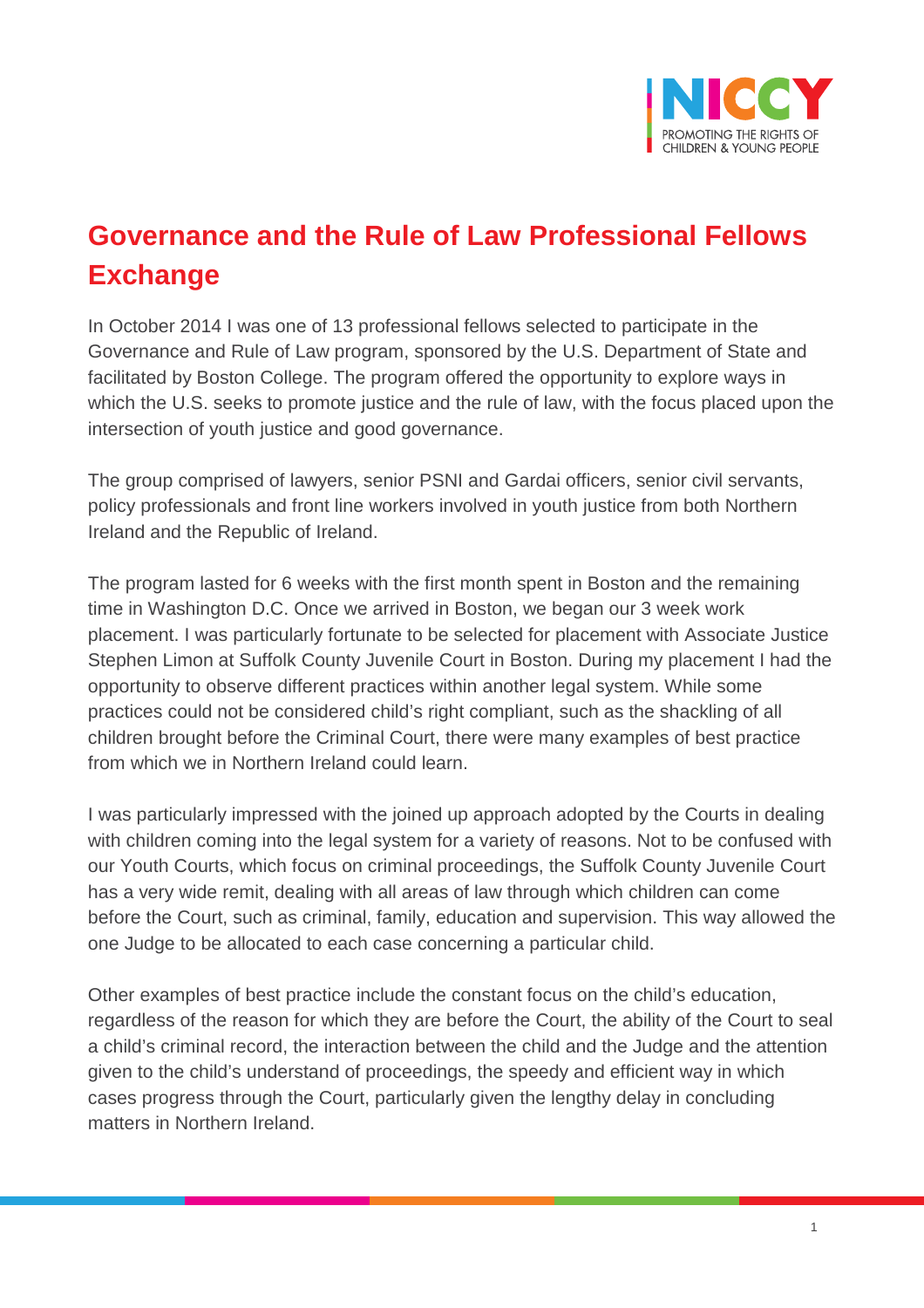

Of particular interest to me as a child's rights lawyer was the prominence given to the best interests and voice of the child in care proceedings. A number of professionals are allocated to a child during the Court proceedings including a solicitor to represent their wishes and feelings, a Guardian to make recommendations to the Court, and an independent Court appointed Investigator to investigate the background of the case, the issues and the concerns raised by the Department of Children and Families (DCF) and report back to the Court. In Massachusetts, this is considered necessary as it could be viewed that to only have a report from the Social Worker could be considered by some to be lacking in independence considering they are employed by the Applicant in the case.

The role of the Court Appointed Special Advocate (CASA) was especially interesting and I was able to explore this during a meeting with the Executive Director of CASA in Boston. A CASA is allocated to one child at a time and will remain with that child to the conclusion of proceedings and sometimes beyond. The CASA has access to all documentation including the child's medical and education records and will help the child to access education, health and mental health services and can request assessment where necessary to ensure the provision of appropriate services. Given the statistical evidence regarding the low educational achievement of children in care in Northern Ireland, the CASA model could assist with equal opportunities for child in the care system.

During my time in both Boston and at the beginning of my visit to Washington DC, I was able to meet with a diverse range of professionals and organizations such as the American Bar Associate, the National Legal Aid and Defender Association, the Center for Children's Law and Policy and the National Juvenile Defender Centre. Given my role with NICCY, I particularly enjoyed meeting with the Gail Garinger, the Child Advocate for Massachusetts, and discovering that we encounter many of the same issues in seeking to protect the rights of children and young people. All of these meetings afforded me the opportunity to learn of the rights afforded to US citizens under the Constitution as well as how lawyers challenge infringements by both States and Federal Government. It was interesting to discuss the US's reluctance to sign the UNCRC. I was also able to highlight some issues of concern, particularly the shackling of children in Court in Massachusetts which the National Juvenile Defender Centre were able to take forward under their anti-shackling initiative.